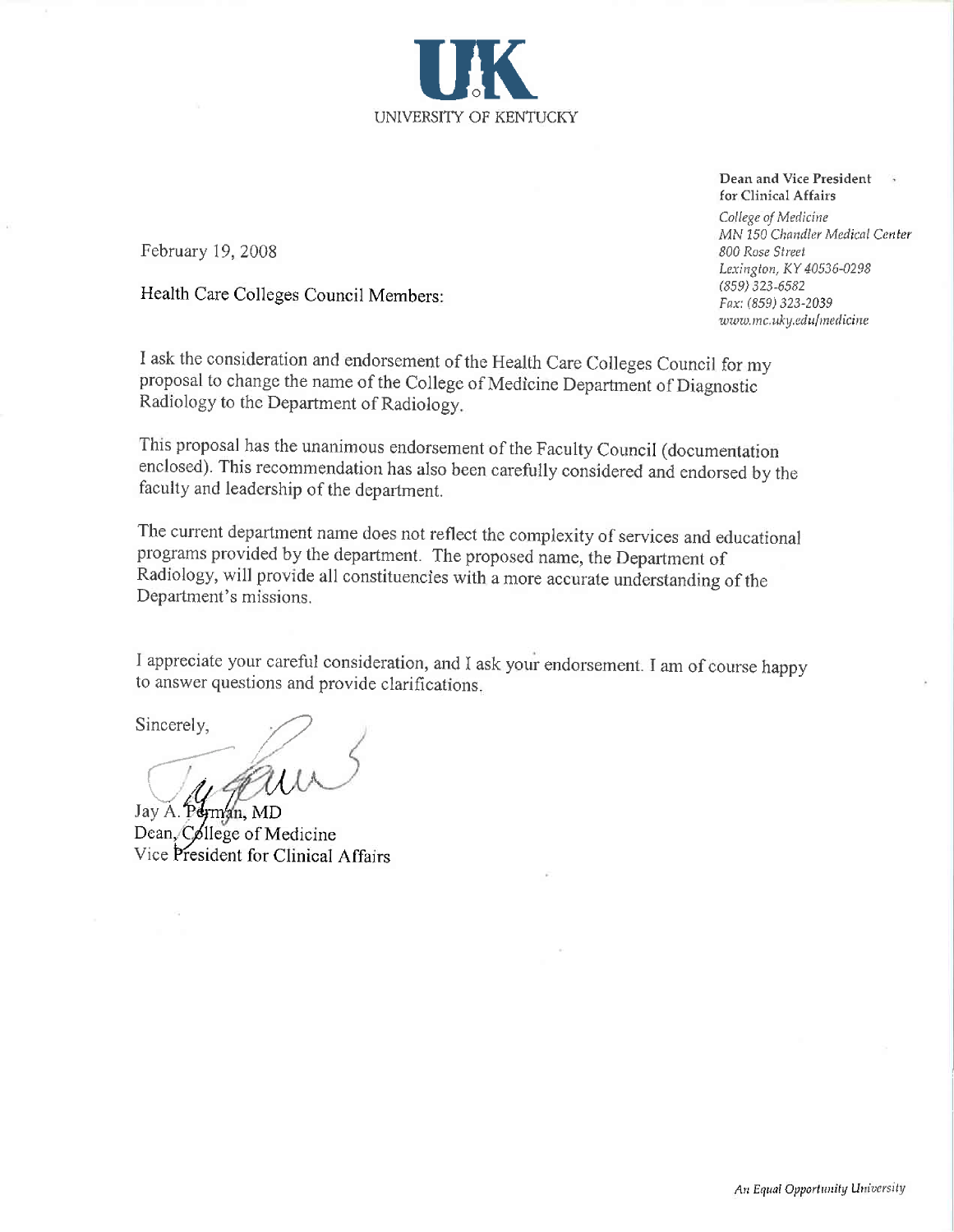

**College of Medicine** Chandler Medical Center 800 Rose Street Lexington, KY 40536-0298 Fax: (859) 323-2039 www.uky.edu

November 7, 2007

Jay A. Perman, M.D.

Dean, College of Medicine

**MN 150** 

**Chandler Medical Center** 

Dear Dr. Perman,

I am writing to formally request a name change for the Department of Diagnostic Radiology. The current title does not fully represent the scope and breadth of the clinical and academic missions of the department, Specifically, the field of radiology includes both the diagnostic review and interpretation of images as well as the performance of interventional procedures such as angiography.

The current department name presents an incomplete picture of the range of radiologic services provided at the University of Kentucky (UK). The updated department name will clarify for referring physicians, patients and others that UK provides the full range of radiologic services. It will also reflect the scope of our education programs which include teaching medical students and residents both the diagnostic and interventional aspects of clinical radiology.

The faculty unanimously support changing the department name to "Department of Radiology".

Thank you for your consideration of this request.

Sincerely. teo mo

M. Elizabeth Oates Professor and Chair

Department of Diagnostic Radiology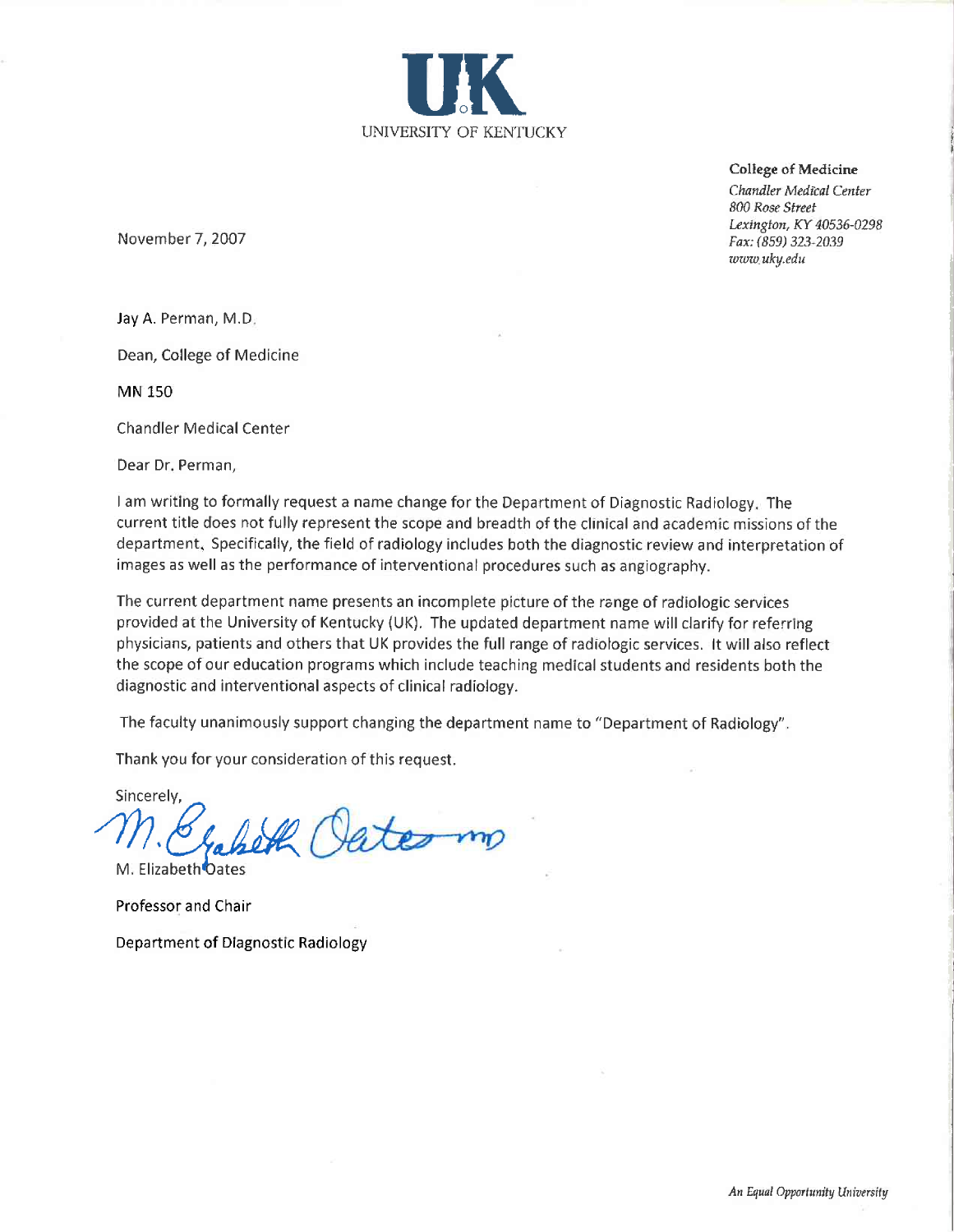

## **College of Medicine**

Department of Anatomy and Neurobiology MN225 Chandler Medical Center Lexington, KY 40536-0298 (859) 323-3780 Fax: (859) 323-5946 www.mc.uky.edu/neurobiology

February 12, 2008

Jay Perman, MD Dean/Vice President Clinical Affairs College of Med Deans Office MN 150 William R Willard Medical Education Building Lexington, KY 40536-0298

Dear Dean Perman,

On behalf of UK COM faculty council, it is a pleasure to support the request put forth by Dr. Elizabeth Oates, Chair of Diagnostic Radiology, to change the Department's name to "Radiology." Council voted on this matter on 12/18/07 and unanimously approved this request.

Sincerely,

Junifer Bruckher

Jennifer K, Brueckner, Ph.D. University of Kentucky College of Medicine